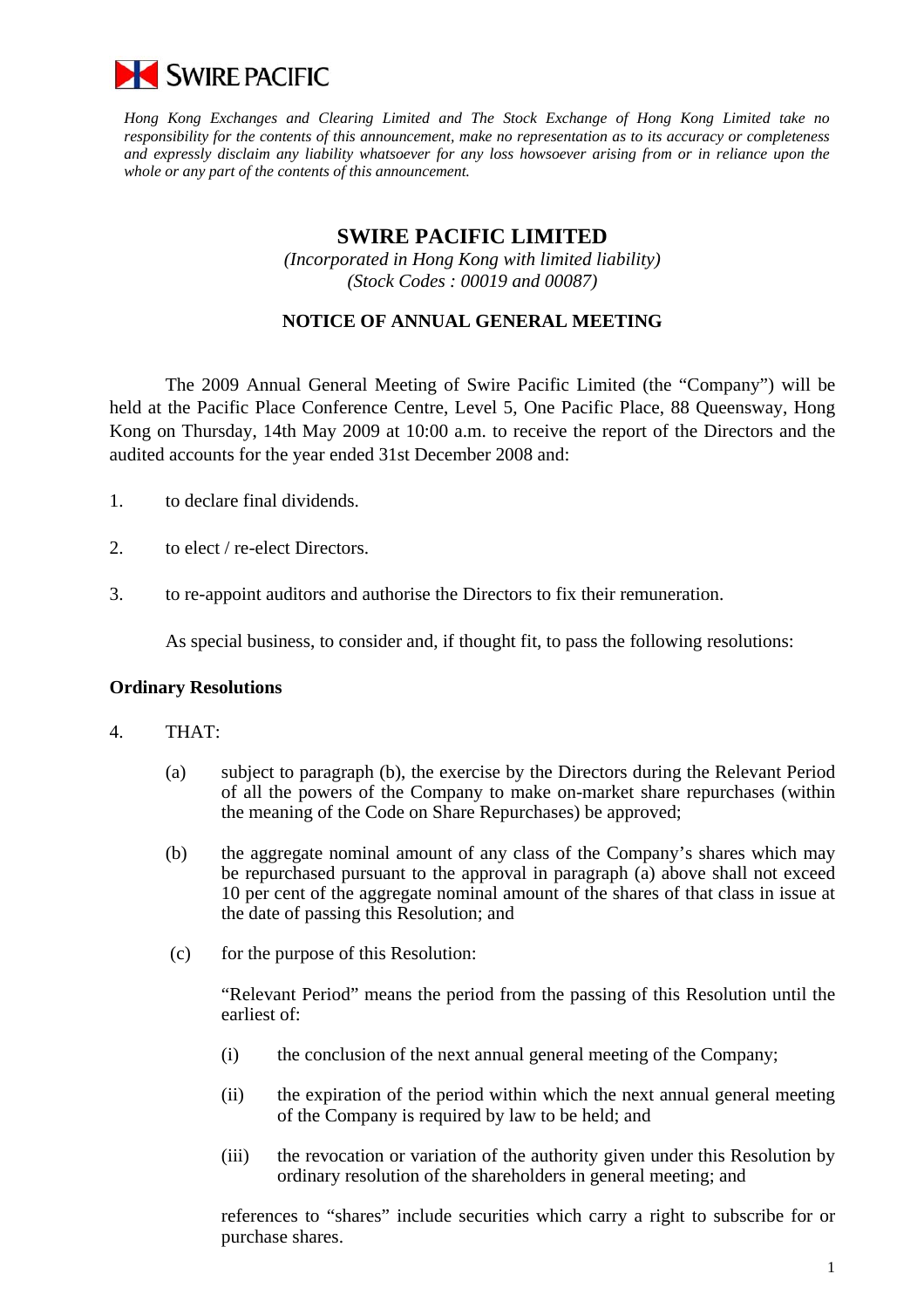

- 5. THAT:
	- (a) subject to paragraph (b), the exercise by the Directors during the Relevant Period of all the powers of the Company to allot, issue and deal with additional shares and to make or grant offers, agreements and options which will or might require the exercise of such powers during or after the end of the Relevant Period be approved;
	- (b) the aggregate nominal amount of shares of any class allotted or agreed conditionally or unconditionally to be allotted (whether pursuant to an option or otherwise) by the Directors pursuant to the approval in paragraph (a), otherwise than pursuant to (i) a Rights Issue or (ii) any scrip dividend or similar arrangement providing for the allotment of shares in lieu of the whole or part of a dividend on shares, shall not exceed the aggregate of 20 per cent of the aggregate nominal amount of the shares of that class in issue at the date of passing this Resolution provided that the aggregate nominal amount of the shares of any class so allotted (or so agreed conditionally or unconditionally to be allotted) pursuant to this Resolution wholly for cash shall not exceed 5 per cent of the aggregate nominal amount of the shares of that class in issue at the date of passing this Resolution; and
	- (c) for the purpose of this Resolution:

"Relevant Period" means the period from the passing of this Resolution until the earliest of:

- (i) the conclusion of the next annual general meeting of the Company; and
- (ii) the expiration of the period within which the next annual general meeting of the Company is required by law to be held; and
- (iii) the revocation or variation of the authority given under this Resolution by ordinary resolution of the shareholders in general meeting; and

 "Rights Issue" means an offer of shares to holders of shares or any class thereof on the register on a fixed record date in proportion to their then holdings of such shares or class thereof (subject to such exclusion or other arrangements as the Directors may deem necessary or expedient in relation to fractional entitlements or having regard to any restrictions or obligations under the laws of, or the requirements of any recognised regulatory body or any stock exchange in, any territory outside Hong Kong).

> By order of the Board **David Fu Secretary**

Hong Kong, 9th April 2009